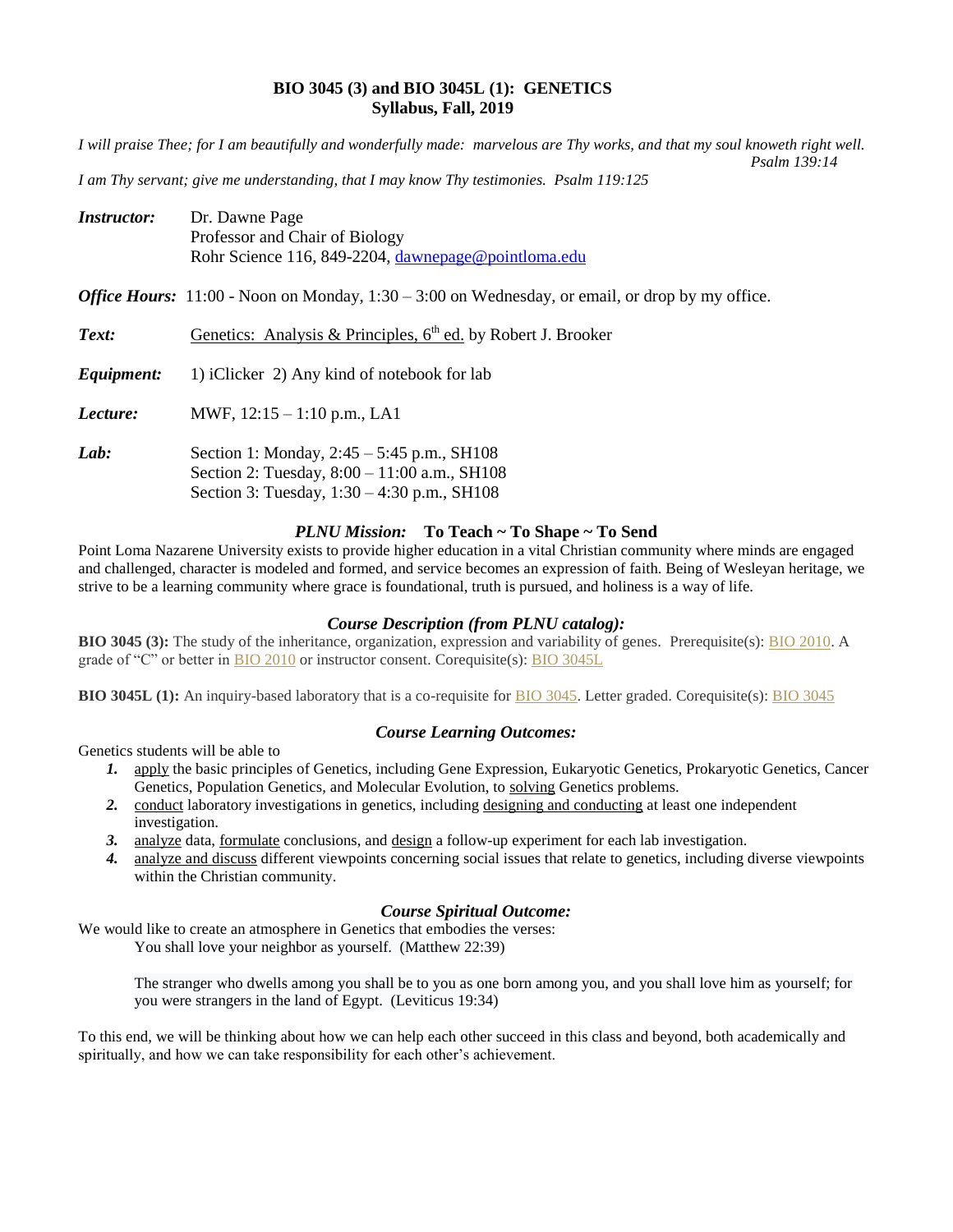### *Assessment and Grading:*

This course will consist of a total of **1000 points.** Please note that your grade for BIO3045 and BIO345L will be calculated together, and the same grade will be given for both courses. In addition, the following dates and times may be changed, as necessarily determined by the instructors.

630 Points: Exams Exam I – Review of transcription  $&$  translation (100 pts) Exams II & III – 165 points each  $(330 \text{ pts})$ Final Exam – 200 points, 12/20, 10:30 am – 1:00 pm

*Final Examination Policy:* Successful completion of this class requires taking the final examination **on its scheduled day**. The final examination schedule is posted on the [Class Schedules](https://www.pointloma.edu/offices/records/undergraduate-records) site. No requests for early examinations or alternative days will be approved.

NOTE: No cell phones, iPods/MP3 players, computers, or other electronic devices/smart technology may be used during an exam. For all exams, except the one on Friday,  $9/13$ , you may use your lecture notes, your homework problems, and a calculator to take the exam.

157 Points: Problem Sets, Reading Assignments, Lab Quizzes, & Paper Analysis End of Unit Problem Sets (96 pts): Each "unit" we discuss in class will have an associated set of problems for you to work out. The assignments will be posted on Canvas and available to you once we begin the unit. Problem sets are due in class (as a hard copy) <u>on the day following the end of each unit</u>. (So, if we finish the chapter on Friday, your problem set will be due on Monday.) You may drop the 4 lowest grades from the problem sets.

> Reading Assignments (36 points): For many of our classes, you will be required to read the material in advance and take a quiz or solve a Genetics problem. Most of these assignments will be on Canvas, but some you will bring to class. You may drop the 3 lowest grades from these assignments.

Lab quizzes (12 pts): You can expect a brief quiz at the beginning of some of the lab periods. The quiz will cover the current day's laboratory investigation, unless told otherwise. You may drop the 2 lowest grades from the lab quizzes.

Paper Analysis (13 pts): We will read and analyze 2 research papers as part of our laboratory experience.

- 175 Points: Lab Reports: The purpose of lab reports is to help you develop the skills of data analysis, interpretation, and communication. There will be 5 reports over the semester (see schedule below).
- 38 Points: Class and Lab Participation (iClicker, participation in group lab reports). You may miss up to 4 iClicker days without losing class participation points.
- Extra Credit: Up to 20 points of extra credit will be available.
- Late work: For work that is one day late, 10% will be deducted from the grade. For work that is two days late, 20% will be deducted from the grade. *Late work will not be accepted after graded homework has been returned to the class.*
- *Exams:* 9/13: Friday, during class 10/7: Monday *evening* (6:30 – 10:30 pm) 11/11: Monday *evening* (6:30 – 10:30 pm) 12/20: Final Exam, 10:30 am – 1:00 pm
- *Lab Reports:* 9/27 (Lab 1) Individual Lab Report 10/14 (Lab 3a) – Group Lab Report due for Peer Review 10/25 (Lab 3b) – Final Group Lab Report 11/1 (Lab 4) – Group Lab Report 11/8 (Lab 2) – Individual Lab Report 12/13 (Lab 5) – Group Lab Report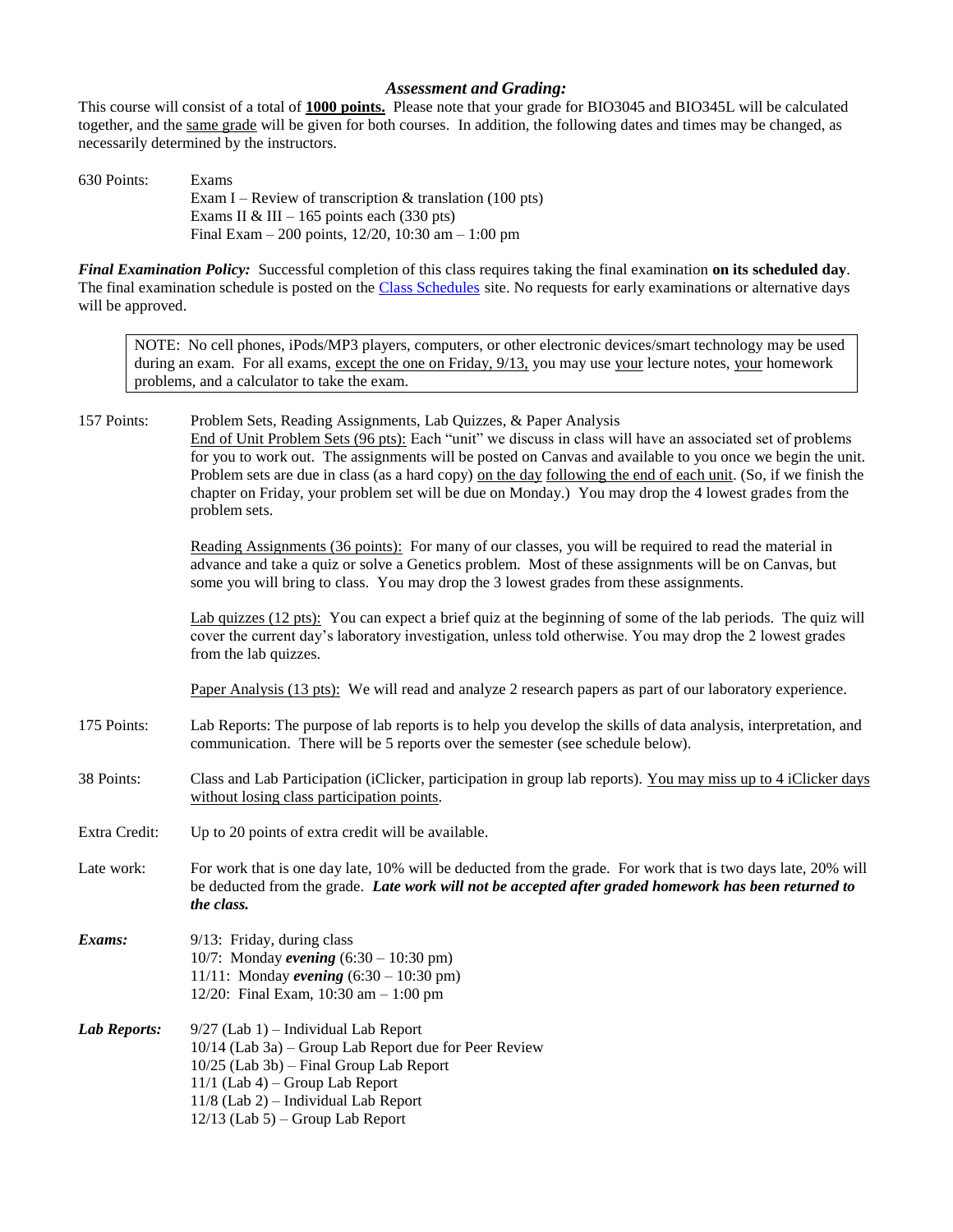*PLNU Copyright Policy:* Point Loma Nazarene University, as a non-profit educational institution, is entitled by law to use materials protected by the US Copyright Act for classroom education. Any use of those materials outside the class may violate the law**.****In particular, all homeworks, assignments, and laboratories are owned by Drs. Page and Lineback and may not be shared with other individuals or groups outside of the students registered for the BIO3045, Fall, 2019 sections.** It is a violation of copyright law to otherwise distribute these materials in any form.

*PLNU Academic Honesty Policy:* Students should demonstrate academic honesty by doing original work and by giving appropriate credit to the ideas of others. Academic dishonesty is the act of presenting information, ideas, and/or concepts as one's own when in reality they are the results of another person's creativity and effort. A faculty member who believes a situation involving academic dishonesty has been detected may assign a failing grade for that assignment or examination, or, depending on the seriousness of the offense, for the course. Faculty should follow and students may appeal using the procedure in the university Catalog. See [Academic Policies](https://catalog.pointloma.edu/content.php?catoid=41&navoid=2435) for definitions of kinds of academic dishonesty and for further policy information.

NOTE: We will do a lot of group work in this class, and I encourage you to work in groups; you have much to learn from each other. However, when you work together, each member of the group should be contributing to the final product, and each person must hand in their own homework. **Each assignment must be written in your own words, and no electronic files should be exchanged.** Work together, contribute to the final product, and don't copy someone else's work.

**It is also plagiarism if you use old homeworks, lab reports, exams, etc. to get ideas for how to complete current homeworks, labs, and exams.** In addition, if you use someone else's ideas, you will not get the benefit of figuring the assignment out on your own, which will greatly decrease your chance of success on the exams.

*PLNU Academic Accommodation Policy:* While all students are expected to meet the minimum standards for completion of this course as established by the instructor, students with disabilities may require academic adjustments, modifications or auxiliary aids/services. At Point Loma Nazarene University (PLNU), these students are requested to register with the Disability Resource Center (DRC), located in the Bond Academic Center. [\(DRC@pointloma.edu](mailto:DRC@pointloma.edu) or 619-849-2486). The DRC's policies and procedures for assisting such students in the development of an appropriate academic adjustment plan (AP) allows PLNU to comply with Section 504 of the Rehabilitation Act and the Americans with Disabilities Act. Section 504 (a) prohibits discrimination against students with special needs and guarantees all qualified students equal access to and benefits of PLNU programs and activities. After the student files the required documentation, the DRC, in conjunction with the student, will develop an AP to meet that student's specific learning needs. The DRC will thereafter email the student's AP to all faculty who teach courses in which the student is enrolled each semester. The AP must be implemented in all such courses.

If students do not wish to avail themselves of some or all of the elements of their AP in a particular course, it is the responsibility of those students to notify their professor in that course. PLNU highly recommends that DRC students speak with their professors during the first two weeks of each semester about the applicability of their AP in that particular course and/or if they do not desire to take advantage of some or all of the elements of their AP in that course.

*PLNU Attendance and Participation Policy:* Regular and punctual attendance at all classes is considered essential to optimum academic achievement. If the student is absent from more than 10 percent of class meetings, the faculty member has the option of filing a written report which may result in de-enrollment. If the absences exceed 20 percent, the student may be de-enrolled without notice until the university drop date or, after that date, receive the appropriate grade for their work and participation. See [Academic Policies](https://catalog.pointloma.edu/content.php?catoid=41&navoid=2435) in the Undergraduate Academic Catalog.

NOTE: Class participation counts for 5% of your grade, and participation will be assessed via iClicker on a daily basis. *Attendance at all labs and exams is required, unless you have a doctor's note excusing you.*

*Participation and Cooperation:* By engaging, collaborating, and working together with your peers in this class, you will be developing teamwork and collaborative skills, while deepening your understanding of genetics. Such skills will be applicable in many situations over the course of your life, no matter the direction you choose to take!

Therefore, to create the best learning environment possible,  $\underline{\text{all}}$  students should work in groups when asked to do so – whether in the lab or lecture. In lecture, you will be discussing topics with the students of your choice. In lab, I will assign groups, and I will shuffle the groups several times during the semester. You may be surprised how much you can learn from one another, especially from people who you may not have chosen to work with in lab. Cell phones must be muted/on vibrate during class and lab. Please, NO texting during class or lab, as it distracts both you and people around you.